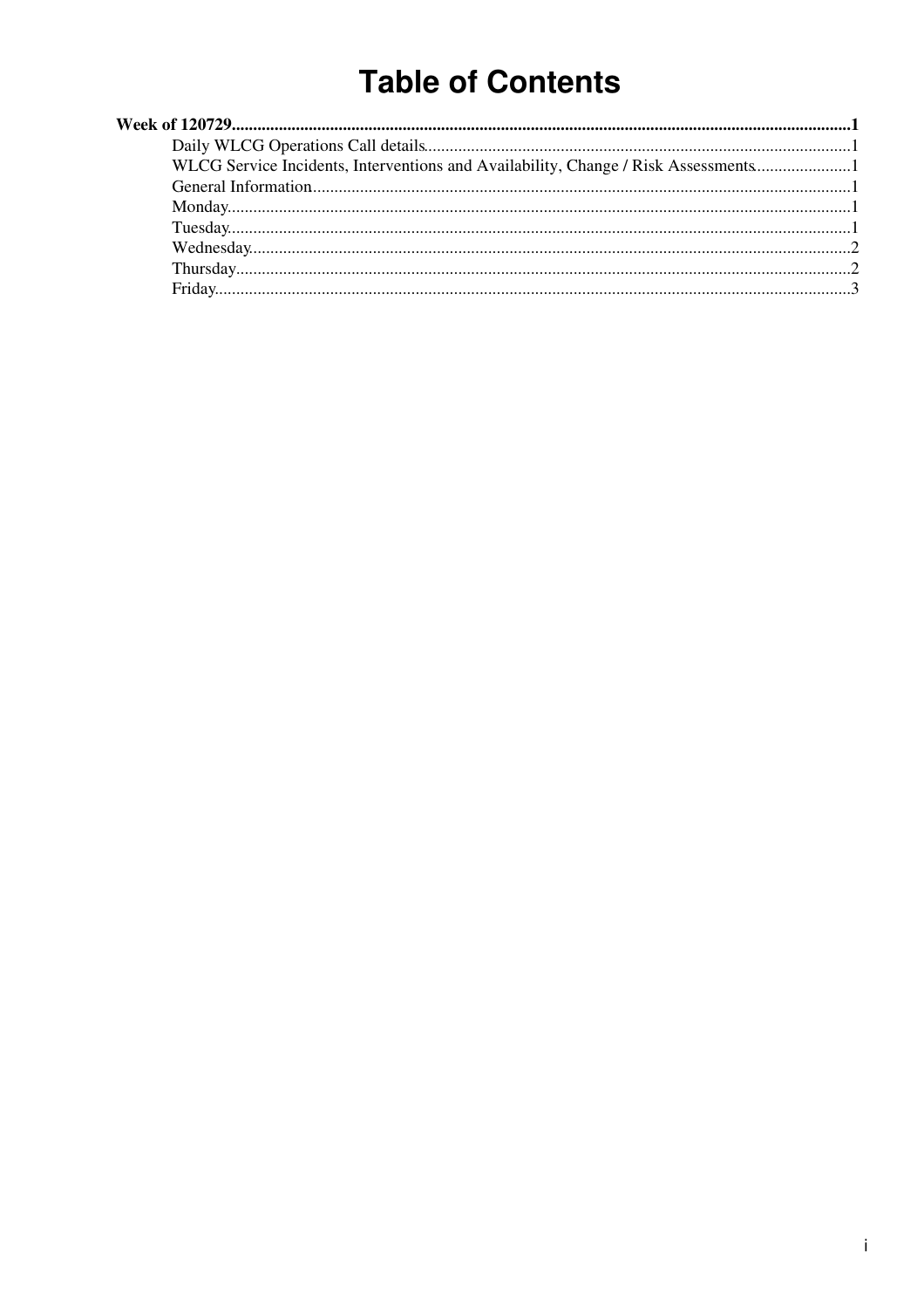# <span id="page-1-0"></span>**Week of 120729**

## <span id="page-1-1"></span>**Daily WLCG Operations Call details**

To join the call, at 15.00 CE(S)T Monday to Friday inclusive (in CERN 513 R-068) do one of the following:

- 1. Dial +41227676000 (Main) and enter access code 0119168, or
- 2. To have the system call you, click [here](https://audioconf.cern.ch/call/0119168) $\infty$
- 3. The scod rota for the next few weeks is at [ScodRota](https://twiki.cern.ch/twiki/bin/view/LCG/ScodRota)

### <span id="page-1-2"></span>**WLCG Service Incidents, Interventions and Availability, Change / Risk Assessments**

| <b>VO Summaries of Site Usability</b> |       |              |       | <b>SIRs, Open Issues &amp; Broadcasts</b>      | <b>Change</b><br>assessments       |                                                       |             |
|---------------------------------------|-------|--------------|-------|------------------------------------------------|------------------------------------|-------------------------------------------------------|-------------|
| ALICE                                 | ATLAS | $\text{CMS}$ | LHCb☞ | <b>WLCG</b> Service<br><b>Incident Reports</b> | <b>WLCG</b> Service<br>Open Issues | <b>BroadcastCASTOR</b><br>$\archive\mathbf{z}$ Change |             |
|                                       |       |              |       |                                                |                                    |                                                       | Assessments |

#### <span id="page-1-3"></span>**General Information**

|                                                 | <b>General Information</b>           | <b>GGUS</b><br><b>Information</b>          | <b>LHC</b> Machine<br><b>Information</b> |                 |                                                                  |
|-------------------------------------------------|--------------------------------------|--------------------------------------------|------------------------------------------|-----------------|------------------------------------------------------------------|
| <b>CERNIT</b><br>status<br>board $\blacksquare$ | M/W<br><b>PPSCoordinationWorkLog</b> | <b>WLCG</b><br><b>Baseline</b><br>Versions | <b>WLCG</b><br>Blogs                     | GgusInformation | Sharepoint site $\Phi$ -<br>Cooldown Status <sup>™</sup><br>News |

## <span id="page-1-4"></span>**Monday**

Attendance: local();remote().

Experiments round table:

- ATLAS [reports](https://twiki.cern.ch/twiki/bin/view/Atlas/ADCOperationsDailyReports) -
- CMS [reports](https://twiki.cern.ch/twiki/bin/view/CMS/FacOps_WLCGdailyreports) -
- $\bullet$  ALICE [reports](http://alien2.cern.ch/index.php?option=com_content&view=article&id=75&Itemid=129) $\bullet$  -
- LHCb [reports](https://twiki.cern.ch/twiki/bin/view/LHCb/ProductionOperationsWLCGdailyReports) -

Sites / Services round table:

AOB:

## <span id="page-1-5"></span>**Tuesday**

Attendance: local();remote().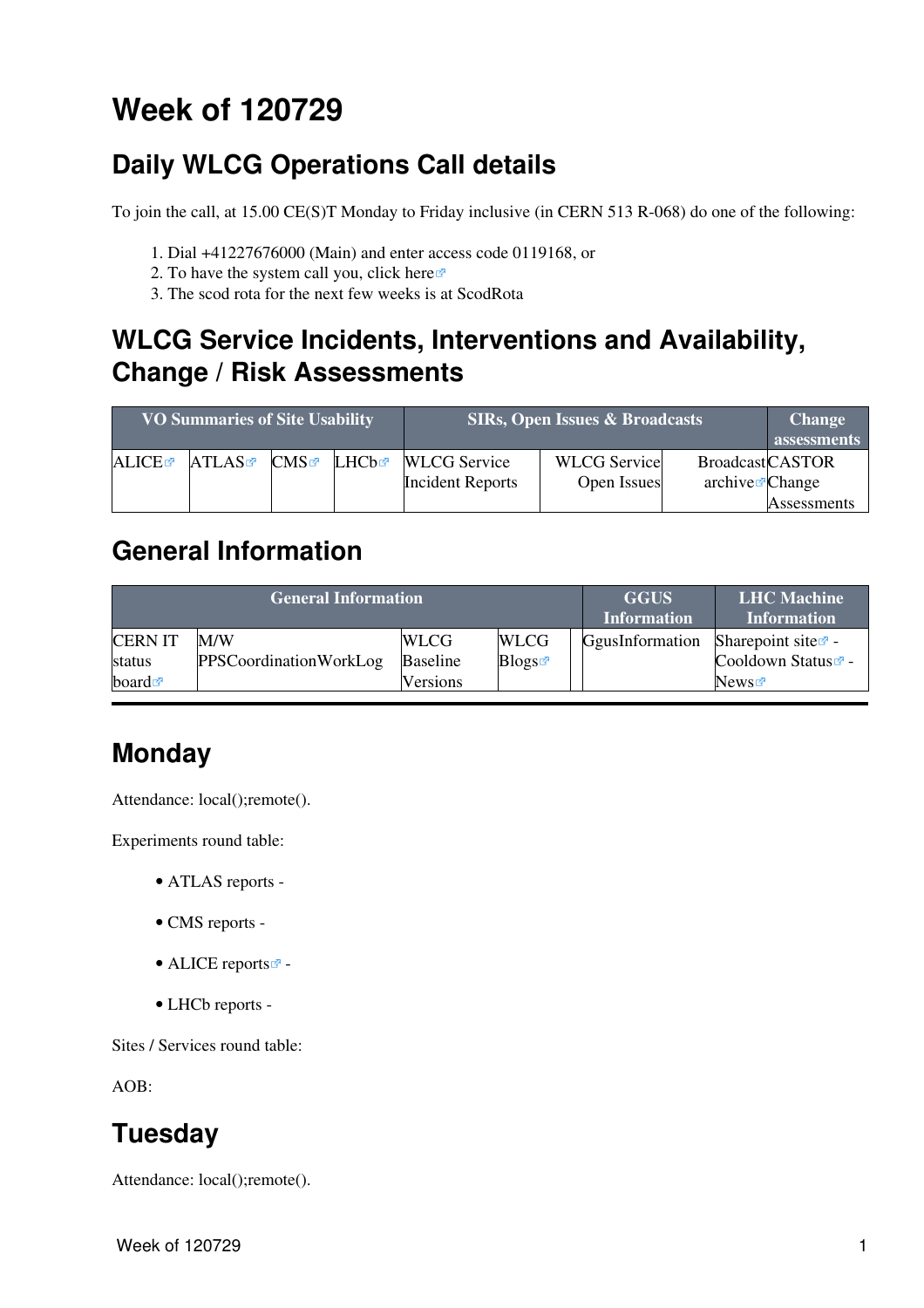Experiments round table:

- ATLAS [reports](https://twiki.cern.ch/twiki/bin/view/Atlas/ADCOperationsDailyReports) -
- CMS [reports](https://twiki.cern.ch/twiki/bin/view/CMS/FacOps_WLCGdailyreports) -
- ALICE [reports](http://alien2.cern.ch/index.php?option=com_content&view=article&id=75&Itemid=129)  $\blacksquare$  -
- LHCb [reports](https://twiki.cern.ch/twiki/bin/view/LHCb/ProductionOperationsWLCGdailyReports) -

Sites / Services round table:

AOB:

### <span id="page-2-0"></span>**Wednesday**

Attendance: local();remote().

Experiments round table:

- ATLAS [reports](https://twiki.cern.ch/twiki/bin/view/Atlas/ADCOperationsDailyReports) -
- CMS [reports](https://twiki.cern.ch/twiki/bin/view/CMS/FacOps_WLCGdailyreports) -
- ALICE [reports](http://alien2.cern.ch/index.php?option=com_content&view=article&id=75&Itemid=129) $\blacksquare$ -
- LHCb [reports](https://twiki.cern.ch/twiki/bin/view/LHCb/ProductionOperationsWLCGdailyReports) -

Sites / Services round table:

AOB:

### <span id="page-2-1"></span>**Thursday**

Attendance: local();remote().

Experiments round table:

- ATLAS [reports](https://twiki.cern.ch/twiki/bin/view/Atlas/ADCOperationsDailyReports) -
- CMS [reports](https://twiki.cern.ch/twiki/bin/view/CMS/FacOps_WLCGdailyreports) -
- $\bullet$  ALICE [reports](http://alien2.cern.ch/index.php?option=com_content&view=article&id=75&Itemid=129) $\overline{C}$  -
- LHCb [reports](https://twiki.cern.ch/twiki/bin/view/LHCb/ProductionOperationsWLCGdailyReports) -

Sites / Services round table:

AOB: